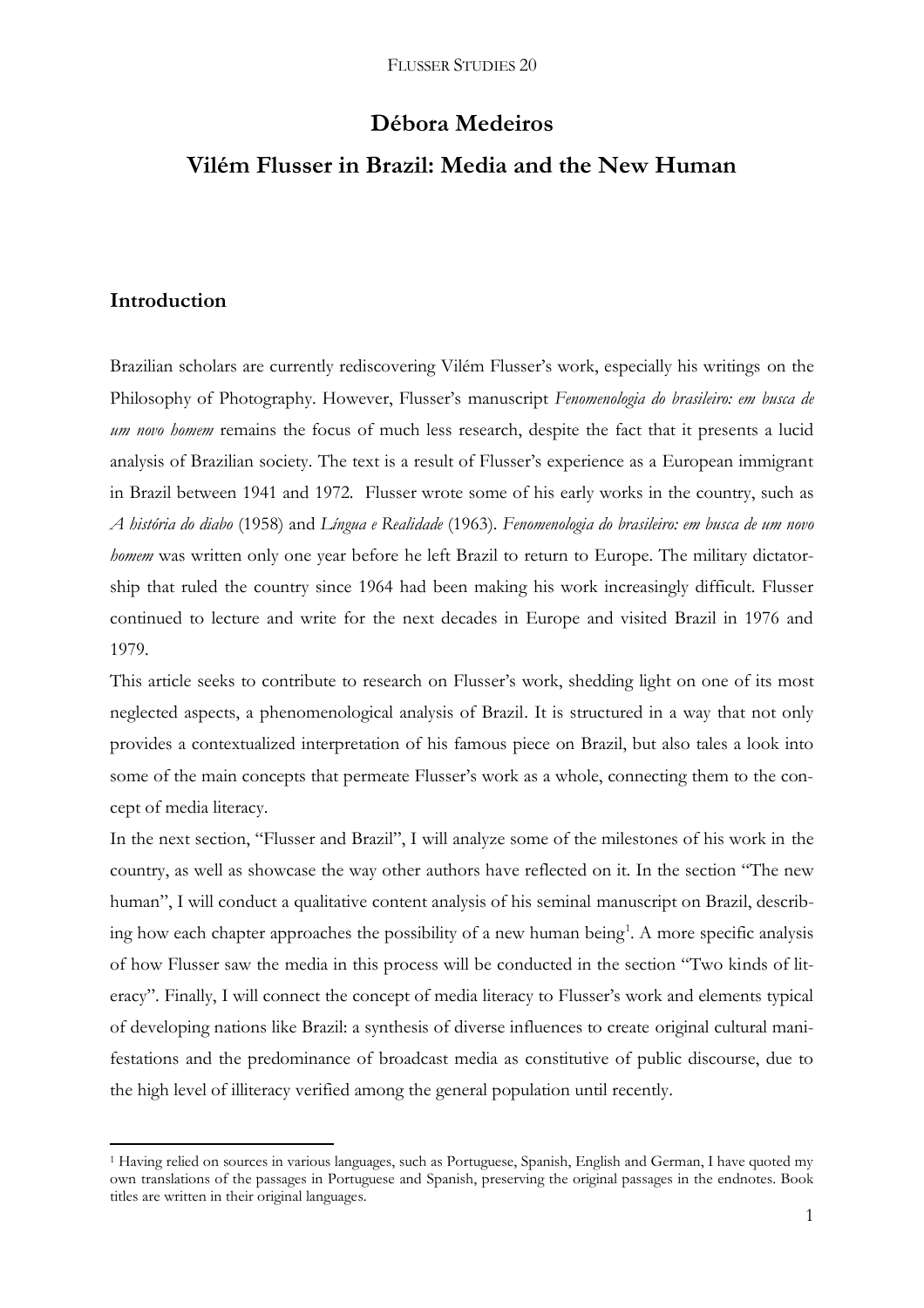The text analyzed in this paper was compiled during a visit to the Vilém Flusser Archiv, at the Universität der Künste Berlin. It is an unpublished draft in Portuguese of Flusser's *Fenomenologia do brasileiro: em busca de um novo homem*. Flusser's handwritten notes throughout the text allow a glimpse into his working process. The crossed out sentences and reformulations provide an almost dialogical nature to the analysis, revealing a writing process tied to the use of a typewriter instead of a computer, nearly extinct nowadays.

Flusser's perspective on the Brazilian society in 1971, the year when he wrote this text, will be contextualized through the country's socio-political reality back then, as well as with regards to his ideas about concepts such as technical images (*technische Bilder*) and literacy in developing nations. Thus, in the end, through this article, I seek to provide an analysis of some of Flusser's mains concepts applied to the Brazilian case.

### **Flusser and Brazil**

Many scholars regard the decades Flusser spent in Brazil as decisive for his work. During this period, the Czech author studied his own identity as an immigrant, making a contribution to the field of migration studies, and perfected his own peculiar translation process, which still marvels and intrigues translation scholars. He also made acute observations of everyday life and sociopolitical reality in Brazil, including the way Brazilians interact with the media in their routines, which is among the main topics of my article.

Giannetti (2012) asserts that this period in Brazil influenced much of Flusser's later work, such as the essays *Vom Subjekt zum Projekt*, written between 1988 and 1989, and *Menschwerdung*, from 1990 and 1991. Both essays remained unfinished, but were published after Flusser's death. "In these two essays, Flusser resumes (without mentioning it) his phenomenological analysis of Brazil, in order to lead it back to a new post-modern anthropology, which promotes the possibility of the dissociation of the human being from his role as subject and his transformation into a 'project'" (Giannetti 2012: 10). <sup>i</sup> This was a result of the first time that Flusser, in his condition as a European immigrant in Latin America, was confronted with a non-historic perception of reality, in which everyday life was displaced in a potential world (Giannetti 2012).

According to Goodwin (2008), Flusser's perspective on immigration was quite unique. He presented immigration as the freedom to let go of the prejudices and habits acquired at one's homeland, without completely being assimilated into the new environment. Kathöfer (2008) elaborates on this freedom, describing it as the freedom to determine one's own emotional ties,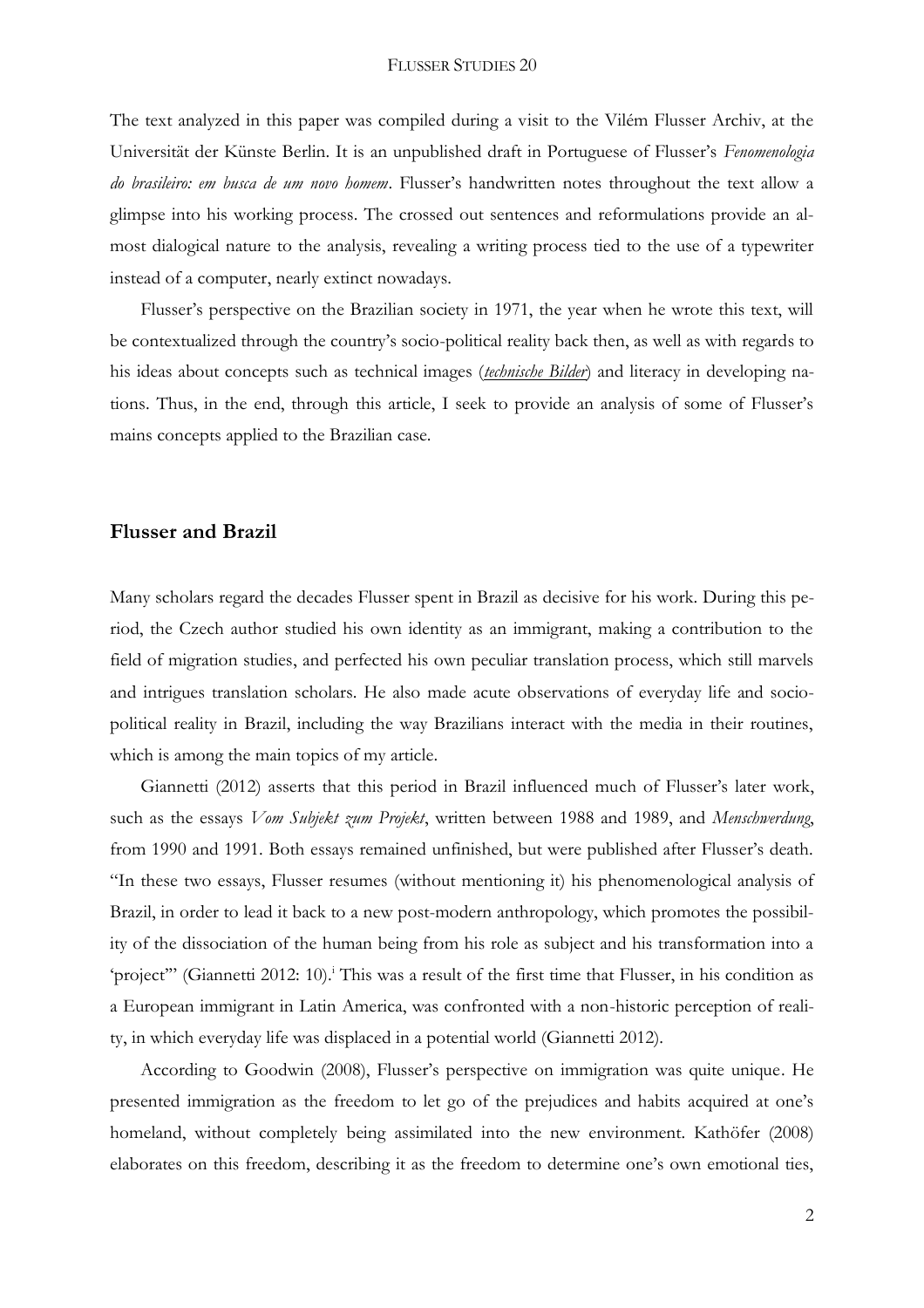free of cultural preconditions. Here the immigrant has the chance to reinvent himself, away from those who have known him all his life. The immigrant should not be fully integrated, as he or she can bring a fresh perspective to the new home. As Goodwin summarizes, the "idea that immigrants have a responsibility to teach the settled people about the possibility of letting go of their habits and prejudices, and not vice versa as is usually thought, is an important part of Flusser's positive valuation of immigration" (Goodwin 2008: 5).

Flusser is often compared with another famous immigrant that arrived in Brazil around the same time as he did: the Austrian writer Stefan Zweig, who lived in the state of Rio de Janeiro between 1940 and 1942. According to Michael (2006), both authors saw a certain utopia in Brazil: Zweig regarded the country as an improvement on Europe, as he thought Brazil had overcome problems that were still a source of tension on the European continent, like racism; Flusser saw Brazil as something entirely new, impossible to fit into the traditional European categories.

Their experiences as European immigrants in Brazil are also compared in their respective outcomes: while Flusser thrived as a recognized scholar, Zweig and his wife could not find meaning in starting over after the horrors of Nazism – the couple committed suicide in 1942. "Flusser and Zweig looked for ways of synthesizing their experiences, and yet Zweig remained stuck in Europe while Flusser tried to include the new land. Ultimately, while Zweig saw that harmony was not possible given the situation, Flusser saw that a harmony was not only possible but he was able to investigate the creativity that is possible in immigration." (Goodwin 2008: 9)

One of the ways Flusser investigated this creative state as an immigrant was in his experiences with translation. Throughout the years, he developed a method of auto-translation that involved at least four of the languages he spoke – German, French, Portuguese and English – and consisted of creating a new text each time, containing the old versions in other idioms without translating them word by word. That, according to Guldin (2007), represented Flusser's crosscultural exchange with his surroundings and served as a metaphor of his multi-layered identity as an immigrant.

The observations Flusser made about Brazil from his point of view as an immigrant have been compared to those of other foreign scholars who wrote about the country, as well as to national intellectuals. The main basis of these comparisons is his manuscript *Fenomenologia do brasileiro: em busca de um novo homem*. Written by Flusser in 1971, it remained unpublished until 1994, when a German translation by Bollmann Verlag came out. Four years later, a Portuguese version, the original language of the text, was published in Brazil.

Despite its unique perspective, the book did not have much impact neither in Brazil nor abroad. Michael (2006) attributes this to the fact that the book was written during a time when Brazil was under military dictatorship, permeated with a discourse of development at all costs and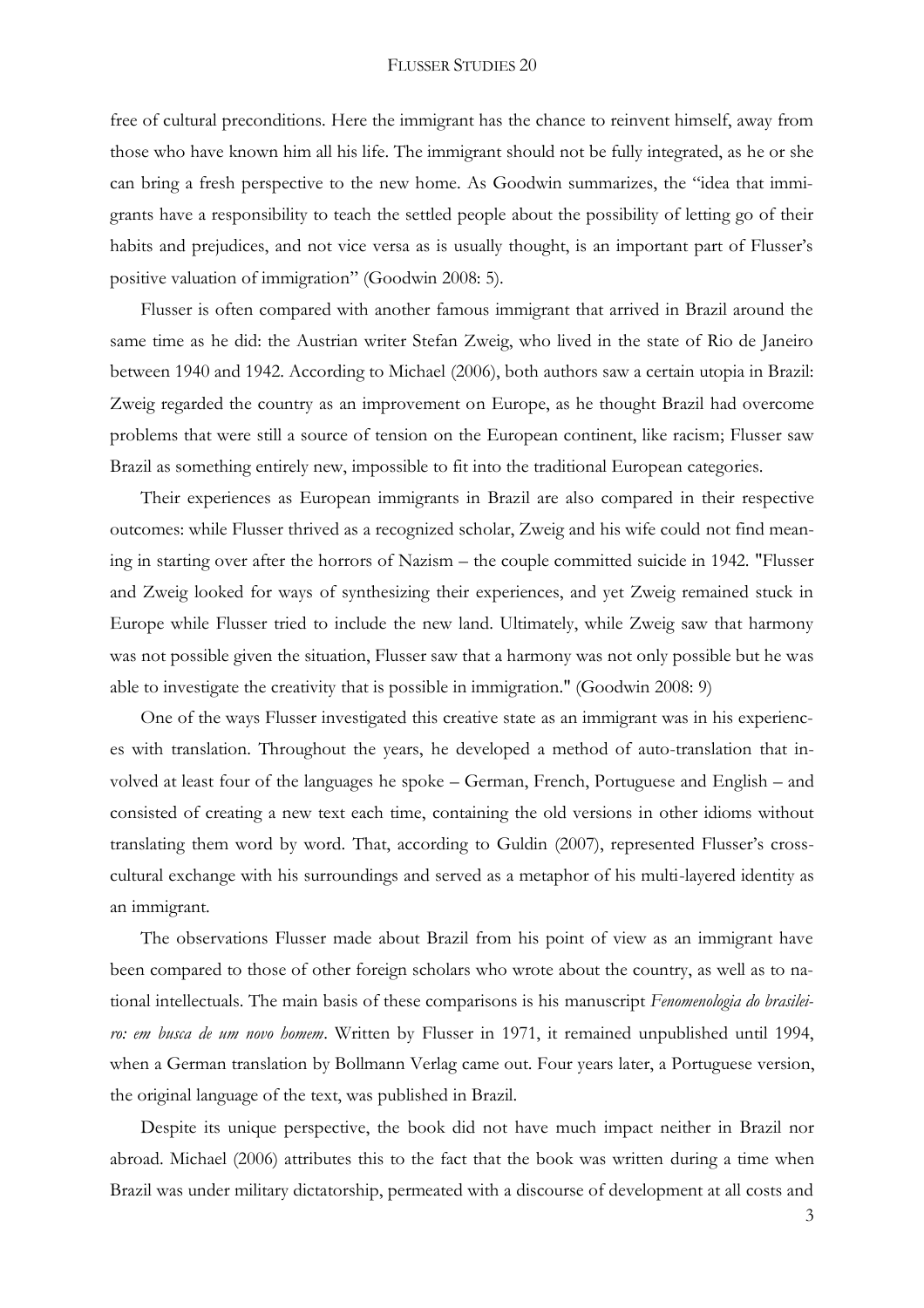aggressive nationalism (one of the regime's most famous mottos was "Brazil, love it or leave it"). Flusser's criticism of progress for the sake of progress and the consequences it could have for the Brazilian spirit could not find an echo in that context. When the book did come out, three years after Flusser's death, the issue of development was no longer under the spotlight, despite the rise of globalization studies. This historical context will be explored further later in this article. Here it must be noted that Flusser's ideas are rather current with the Brazil of the 2010s, a country that is experiencing yet another development frenzy and has gained great visibility abroad.

For now, let us return to the many authors whose ideas scholars tend to compare with Flusser's. The French anthropologist Claude Lévi-Strauss is among the researchers whose theories present a parallel to Flusser's perspective of the new human as *homo ludens*, a being that transcends Arendt's (1958) *animal laborans*, through activities that at first sight can be taken as alienation but that actually lend meaning to Brazil's sometimes harsh reality. Guldin (2008) finds an interesting parallel between the *homo ludens* and Lévi-Strauss' (1968) *bricoleur*, as a way of highlighting the importance of synthesis in Flusser's ideas about Brazil.

Another inevitable comparison is with Canadian author Marshall McLuhan. Araujo (2008) speculates on the probability of Flusser having read McLuhan's classic book *Understanding Media: The Extension of Man* (1964), pointing out that it was translated to Portuguese by Décio Pignatari in 1969, an author who belonged to Flusser's group of friends in São Paulo. Speculations aside, Araujo (2008) also acknowledges the many differences between both authors' ideas: while McLuhan said we are returning to a tribal state, in which we can perceive reality through other senses, due to the new mass media, Flusser considered the changes made by the written word irreversible, thus making a return to the magical status of the picture – in other words, the tribal state – impossible.

Among all the associations, Ramos and Souza's (2010) analysis of a dialogue between Flusser and Sérgio Buarque de Holanda, one of Brazil's most important historians, is quite interesting. Published in 1936, Buarque de Holanda's book *Raízes do Brasil* is considered one of the most important works in Brazilian Social Sciences, along with Gilberto Freyre's *Casa-Grande & Senzala* (1933) and Caio Prado Junior's *Formação do Brasil Contemporâneo – Colônia* (1942). Ramos and Souza (2010) contend that Flusser's *Fenomenologia do brasileiro: em busca de um novo homem* should be added to this canon of essential books about the formation of Brazilian society.

Buarque de Holanda's most famous concept is that of the "cordial Brazilian" ("homem cordial"), an individual that typically relies on family or personal ties and informal strategies to reach his goals, which leads to a blurry line between private and public interests (something easy to observe in most corruption scandals in Brazil to this day). While Buarque de Holanda highlights the bad aspects of this form of sociality, arguing that the "cordial Brazilian" must become extinct,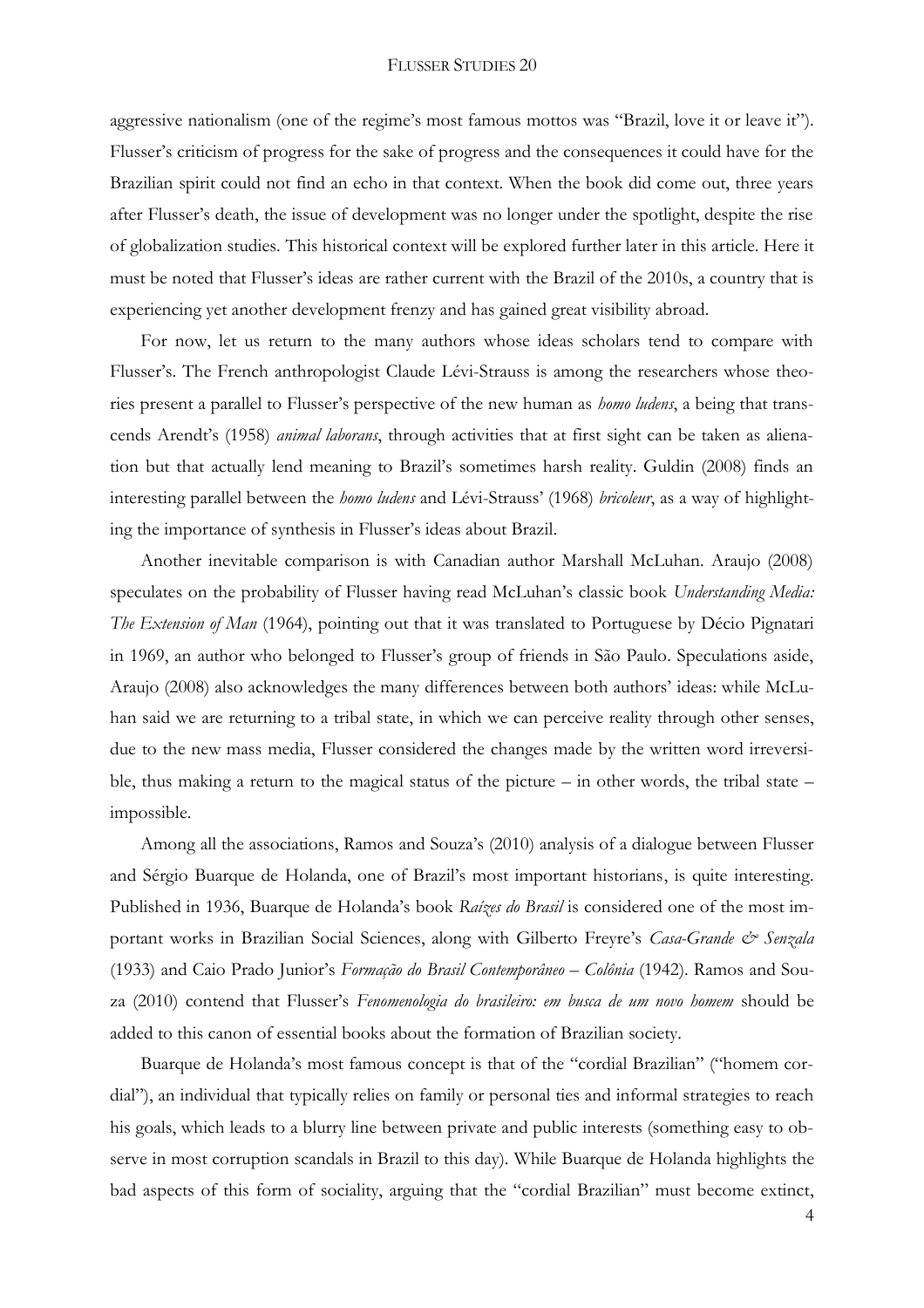eventually replaced by politeness and distance, Flusser sees its positive aspects. To Flusser, the end of the "cordial Brazilian" would lead to a society that objectifies the individual, and Brazil would lose the opportunity of creating a new form of mutual responsibility, based on relationships involving two subjects, rather than one subject (the person responsible) and one object (the person to be responsible for). "One might presume that, to him [Flusser], unlike Holanda, the answers to the national problems – and maybe to the world's problems – do not lie solely in entering the modern order, but in reformulating the main practices it contains" (Ramos & Souza  $2010:14$ <sup>ii</sup>.

What is the role of the media in this panorama? Guasque, Guadagnini and Fachinello (2007) describe how mass media, from radio to cinema, have become consumer goods in Brazil, highlighting the importance of digital inclusion in a rather unequal society. Their analysis reminds me of a question posed by Flusser in his book *Kommunikologie* (1996), when he described how, before World War II and the dissemination of the mass media, most developing nations were still in a phase he called Manuscript, which Europe experienced during the Middle Ages. This was due to the levels of illiteracy in these countries, very high until recently, at least in Brazil. As a result, many developing nations entered into the age of technical images directly, experiencing the effects of printed books only superficially. Flusser wonders how different these nations might have been had they fully enjoyed the consequences of printed books: "Was wäre geschehen, wenn allgemeine Schulpflicht, Tagespresse, politische Pamphlete usw. die Volksebene in Asien, Afrika und Lateinamerika alphabetisiert hätten, bevor Transistorradios, Lautsprecher und Fernsehapparate die Alphabetisierung überhaupt in Frage stellten?" (Flusser 1996: 62)

Although this might-have-been question is impossible to answer, it sparked my curiosity about a specific aspect of the new human he envisioned in Brazilians. This takes us to my research question: According to Flusser, what is the role of the media in the creation of the new human being in Brazil? I will attempt to answer this in the analysis that follows.

### **The new human**

<u>.</u>

When Flusser arrived as a young European immigrant with his girlfriend's family, in 1941, Brazil was under the authoritarian rule of Getúlio Vargas<sup>2</sup>. When he wrote the manuscript that will be

<sup>2</sup> Vargas was a populist leader who kept an ambiguous stance toward Adolf Hitler's regime for as long as he could, caving in to regional and economic pressure from the US in 1940 and sending Brazilian troops to fight alongside the Allies in World War II. When the war was over, Vargas was forced to liberalize his regime and ultimately relinquish power, returning to politics a couple of years later, in 1951, when he was democratically elected president and remained in power until 1954, ultimately killing himself.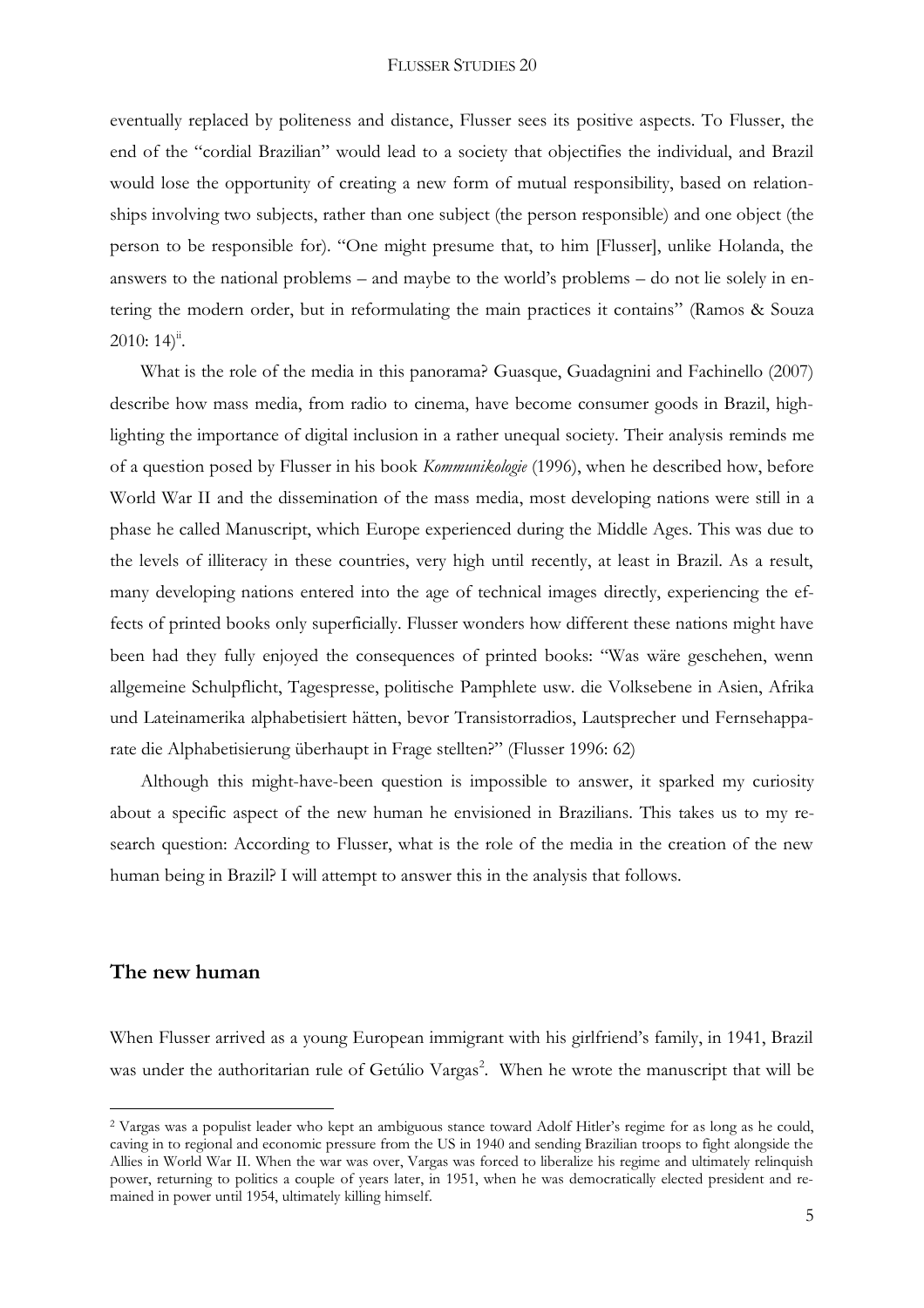analyzed in this article 30 years later, Flusser was experiencing yet another authoritarian period in Brazilian history, initiated in 1964 with a coup d'état conducted by the Armed Forces, after a brief period of democracy following Vargas's rule. The military dictatorship only ended in 1985, long after Flusser had left the country.

When he wrote *Fenomenologia do brasileiro: em busca de um novo homem*, Flusser had already been granted Brazilian nationality. At the same time as he describes himself in various passages of the text as "a Brazilian intellectual who immigrated from Europe" (Flusser 1971: 3) $\ddot{ }$ ", Flusser describes the country from the point of view of a European immigrant. Highlighting the dialogical and subjective nature of his manuscript, he writes that he intends to address both the Brazilian and the European reader. He acknowledges his text may be rejected by both readers – considered "too European" by Brazilians and "too Brazilian" by Europeans. However, if both groups agree to be Flusser's partners in this conversation, they may gain the opportunity of seeing themselves from an outside perspective. He believes he occupies a rare position, between History (his European origins) and non-History (his new home, Brazil), without desperately seeking either of these conditions and thus open to historical and non-historical influences while analyzing the Brazilian reality (Flusser 1971: 3-7).

What does Flusser mean by "historical" and "non-historical"? He explains that historical and non-historical societies can be geographically distinguished between the historical West, i.e. Europe and North America, and non-historical developing nations in Asia, Africa and Latin America (Flusser 1971: 3-5). However, what differentiates a historical from a non-historical society, even more than Geography, is the mentality that permeates it. Historical societies regard History as a succession of events that leads to constant evolution, progress, exhibiting the linear and unidimensional thinking that Flusser (1996) associates with widespread alphabetization and the dissemination of national languages, when printed books became a part of everyday life in Europe. Non-historical societies are not as permeated by linear thinking, due to factors like high levels of illiteracy or very recent literacy among the general population. As a result, they do not regard History as society's trajectory to ever-growing progress.

Even though Brazil belongs to the non-historical nations, both geographically and otherwise, Flusser points out that the ideology of progress is a part of the Brazilian mentality, but not the only element that constitutes it, as is the case with historical societies. Flusser attributes that to various factors, such as Christianity, which arrived in the country with the first Portuguese colonizers, who in turn made Catholicism the religion of the majority of the population; and the waves of immigration that started between the end of the  $19<sup>th</sup>$  century and beginning of the  $20<sup>th</sup>$ century. To make his point even clearer, Flusser compares Brazil to another non-historical nation, China: "The ideology of progress plays a different role in Brazil than it does in other non-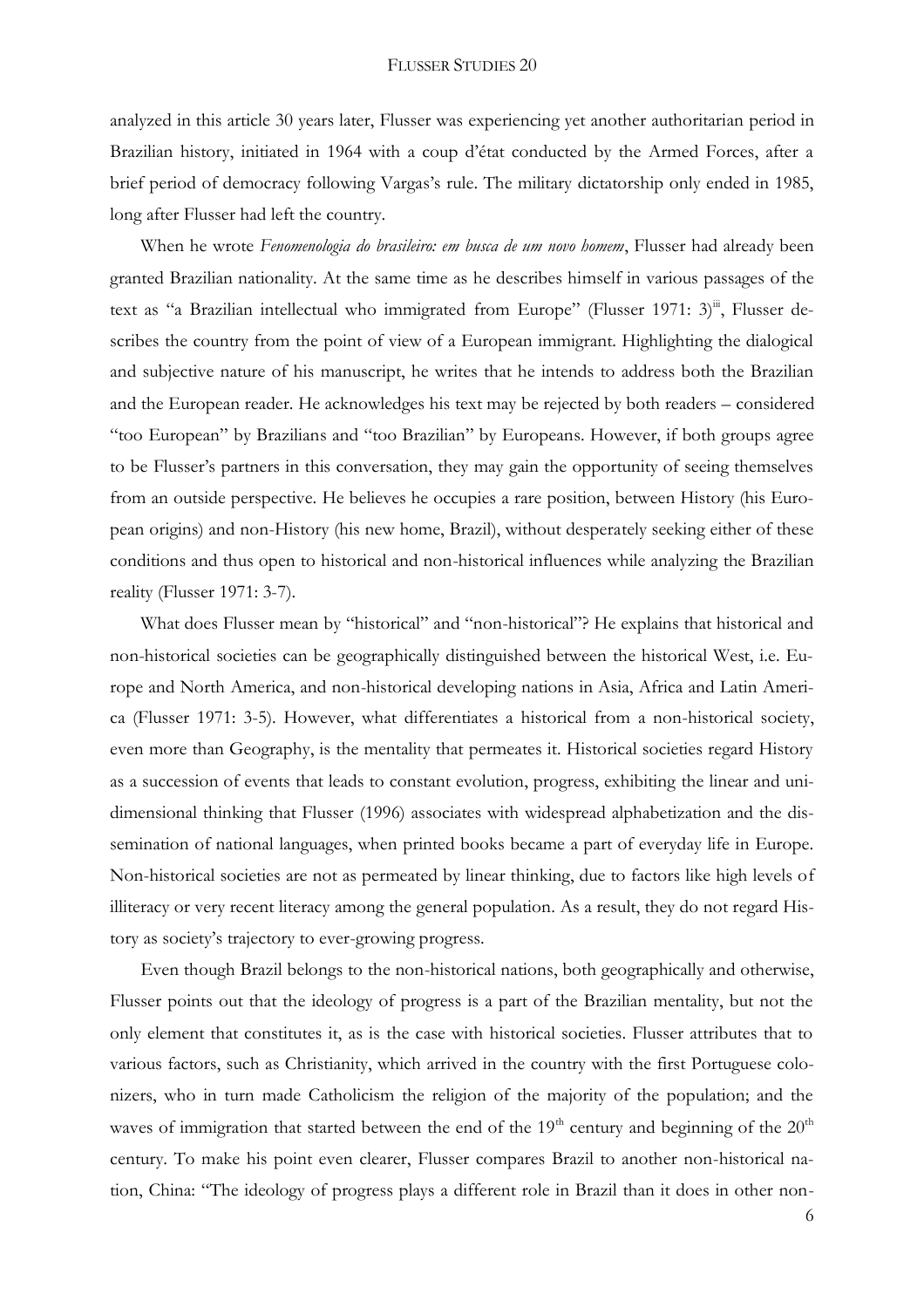historical countries, such as China. It is not an imported ideology like in China, but rather a part of the very Brazilian mentality, brought by the first immigrants and constantly strengthened by the ones that came to the country later. In this sense, Brazil is effectively 'Christian'. However, the ideology of progress is not the essence of all thinking, hoping, dreaming and acting as it is in Europe, but rather merely one of the elements of the Brazilian mentality, which determines a big part of the thinking, but not the rest. And, in this sense, Brazil is not 'Christian', after all." (Flusser 1971:  $106$ )<sup>iv</sup>

The ideology of progress has been reinforced throughout the decades by the Brazilian upper and middle classes, in a vain attempt to penetrate History and catch up with Western societies, which leads to a phenomenon Flusser describes in a chapter of his manuscript as displacement ("defasagem").

Flusser explores his experience as an immigrant in the first chapter of the manuscript, which has the title "Immigration" ("*Imigração*"). He asserts that, in Brazil, it is more difficult for the immigrant to feel integrated than it is in the US. This happens because the Brazilian population presents itself to the immigrant as "a urban, heterogeneous and almost amorphous mass" (Flusser 1971:  $8$ <sup>y</sup>, where immigrants from various countries – as well as their children and grandchildren – descendants of African slaves, urban workers and migrants from rural areas let their peculiarities almost dissolve in the crowd. Flusser characterizes this phenomenon as a mixture that leads to practical "racial equality", disregarding all theories and happening in real life<sup>3</sup>. That mixture, according to the author, has the potential to become a synthesis, not only combining all races and origins, but creating something new with the best aspects of each (Flusser 1971: 12-18).

In the United States, on the other hand, the origins of each member of the population are what define her. Each immigrant represents a piece of her country of origin in the US, establishing a kind of hierarchy that is clear to those arriving in the country. This way, the author establishes that, unlike Brazil, the US is not a "melting pot" and that is exactly what makes integration there easier.

Flusser sees immigration as a dialectical process between environment and individual. In the US, the environment and its hierarchy make the dialectical process on the part of the individual much easier: one knows where one fits in the hierarchy. In Brazil, the "amorphous mass" offers no hierarchy and the immigrant must find her place, based on her own efforts, in order to ultimately become Brazilian. "It is hard to become Brazilian, because the Brazilian structures are

<u>.</u>

<sup>&</sup>lt;sup>3</sup> In this regard, I would say that racial equality may be part of the potential Flusser sees in Brazil, but does not yet belong to the country's reality. According to a survey conducted by the Brazilian Institute of Geography and Statistics (Brasil. IBGE 2008), the agency responsible for the country's official statistical data, most Brazilians still perceive race or skin color as determining one's professional opportunities and income, as well as the way one is treated in the Justice System and other public services, with white Brazilians, for example, seen as having the best chances.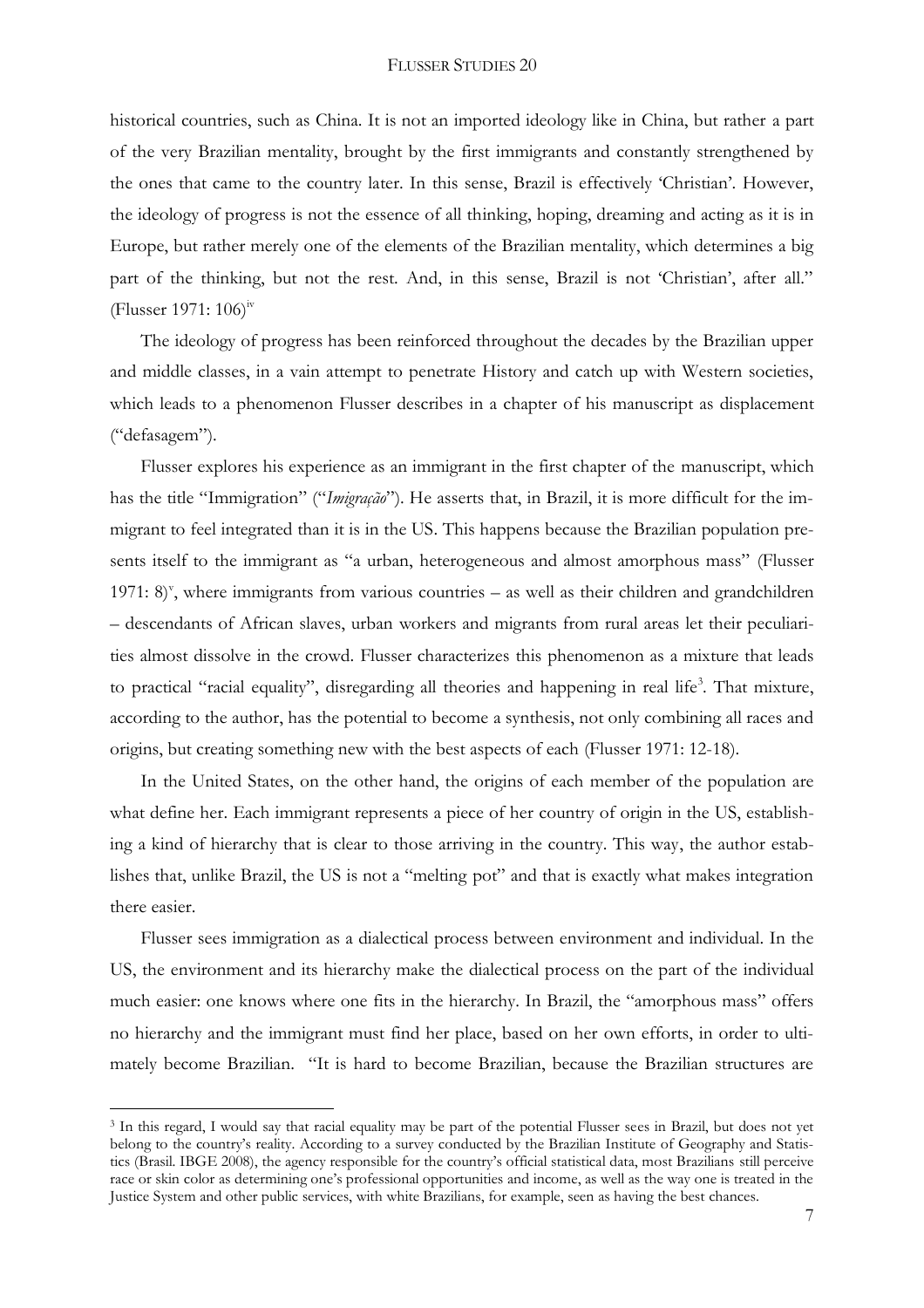hidden, and nobody is really Brazilian (...). Therefore, only those that give meaning to this term can become Brazilian. And, in order to give meaning, they need to discover reality first. And, in order to discover reality, they need to change the environment first. In other words: if living is to give meaning, discover reality and change the environment, then becoming Brazilian is a lifelong task." (Flusser 1971: 15) $\mathrm{v}$ i

This dialectical effort, Flusser says, is part of everyday life in Brazil not only for immigrants. And, like most processes in this non-historical country, it takes place almost entirely subconsciously, since it is not perceived as part of history.

That fact creates the potential for a new human, in the sense that, just as with racial equality (according to Flusser), Brazilians have the potential to achieve a synthesis between History and non-History in real life, independent from theories. This process could be almost subconscious in the beginning, but then becomes conscious over time. "Therefore, this can be a concrete and lively way of being human and giving meaning to one's own life outside the historical context, but nourished by it" (Flusser 1971: 20)<sup>vii</sup>. This synthesis between History and non-History, defended by Flusser as the core of the new human, is exemplified in different aspects of Brazilian everyday life throughout the piece.

It is also through the eyes of an immigrant – or of a foreign tourist – that Flusser describes the Brazilian landscape in the chapter "Nature" ("*Natureza*"). Using adjectives such as "monotonous" and "boring", he contradicts the widespread perception of Brazil's nature as unique and exuberant. According to Flusser, the reason for this is that Brazilian nature only corresponds to these perceptions from an aesthetical point of view, which focuses on the peculiarities of the landscape but not on its vast and uniform totality. That is, to him, how most Brazilians regard the country's nature, which makes nature incredibly deceptive. Flusser defines Brazilian nature not as a caring "mother" to the people, but as an evil "stepmother" who does not reveal herself as such (Flusser 1971: 28-31).

From an ontological point of view, Flusser gives many examples of how Brazilian nature only makes life for humans harder: the constant droughts in the Northeast; the Amazon jungle's vastness that only serves its own ecosystem and makes agriculture in the area impossible; and the rivers in the South that run from the ocean towards the continent, making them inappropriate as transportation routes. He concludes: "To be able to cultivate the land, it is necessary to mobilize all efforts and use all kinds of tricks of an advanced technique" (Flusser 1971: 29)<sup>viii</sup>. It is this exhausting effort that makes Brazilians incapable of directing feelings of hate towards fellow humans. After all, everyone is an ally in this unconscious fight against nature and for "human dignity" (Flusser 1971). The same does not happen in Europe, where nature has been tamed and hatred can then be turned against other human beings. It is an interesting theory as to why there has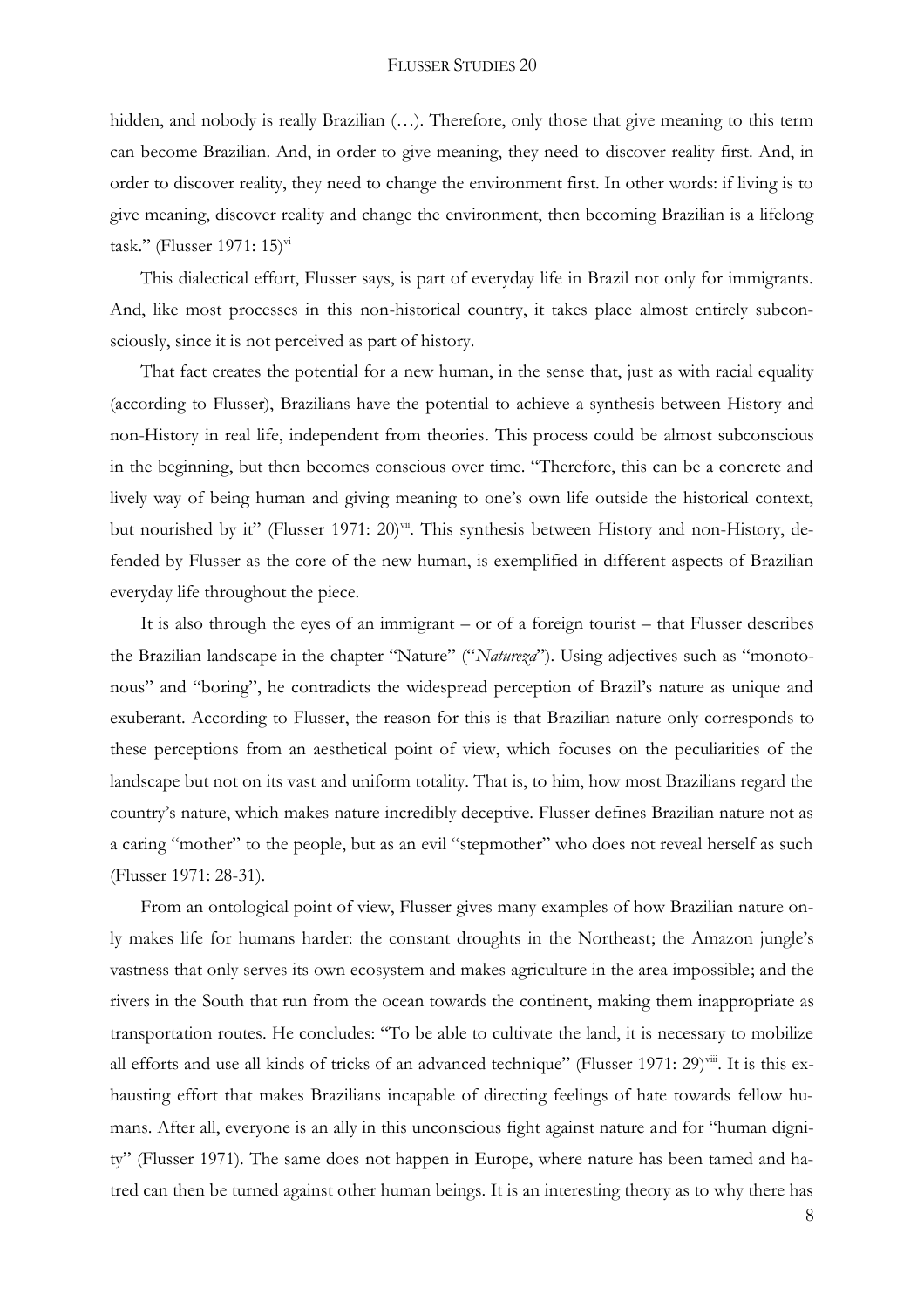never been a civil war in Brazil, despite the heterogeneous character of its population. This fight against nature leads to a new kind of solidarity between Brazilians. Brazilians do not feel responsible for their fellow countrymen, because they do not see others as objects, but rather as subjects responsible for themselves. However, the fact that every Brazilian, no matter how different, is an ally against nature unites the society in a unique way. In many passages of his manuscript, Flusser hints that maybe this is a kind of love. Flusser argues that whatever this new form of sociality is called, it is only possible due to the peculiar relationship between humans and nature in Brazil. He stresses that it will only become reality, instead of a mere potential, when Brazilians abandon their aesthetical perception of nature and recognize it as the common enemy.

This chapter on the country's nature is quite ambivalent. Although Flusser warns against the consequences of unlimited progress in the West, his vision of Brazilian nature is rather utilitarian and only seems to take into account how it could serve humanity. This is also an aspect of the ideology of progress, as exemplified by the Promethean discourse (Murphy 2011), which sees nature as a never-ending source for human development. At the time Flusser wrote his piece, concepts like sustainability were not as widespread as nowadays, even though criticism towards the Promethean discourse became more frequent throughout the 1970s. Would he still have the same point of view, if he were writing in 2015?

The next chapter, "Displacement" ("*Defasagem*"), describes the unsuccessful attempts in Brazil, especially by the elite, to penetrate History, which only result in delayed and imprecise copies of historical periods that have already passed in the West. While historical societies turn to new methods to achieve non-historical thinking, such as existentialism, phenomenology and structuralism, non-historical societies ignore the crisis of historical thinking in the West and try to become a part of it. By doing this, they threaten the existential freedom Flusser sees in nonhistorical thinking, the freedom of transcending the surrounding environment and re-affirming the uniqueness of one's life, free from the burden of history and from the obligation of passing it to one's own progeny (Flusser 1971: 37-38).

Flusser does not contend, however, that Brazilian society should ignore History, but rather assimilate its influences without trying to copy it entirely. The author asserts that not even the dissemination of mass media can prevent displacement (Flusser 1971: 42-43). Not even world events that are now broadcast, tweeted and basically covered in real time are experienced simultaneously, since a message cannot transmit the direct experience (*Erlebnis*) of those who live the event to those who follow it through the media. Communication always takes place through symbols, thus always in theory, which cannot be concretely experienced. "Displacement is the attempt, condemned to failure, of living through messages, and the failure can't be avoided with the media's facility and reversibility. On the contrary, this easiness may in some cases even inten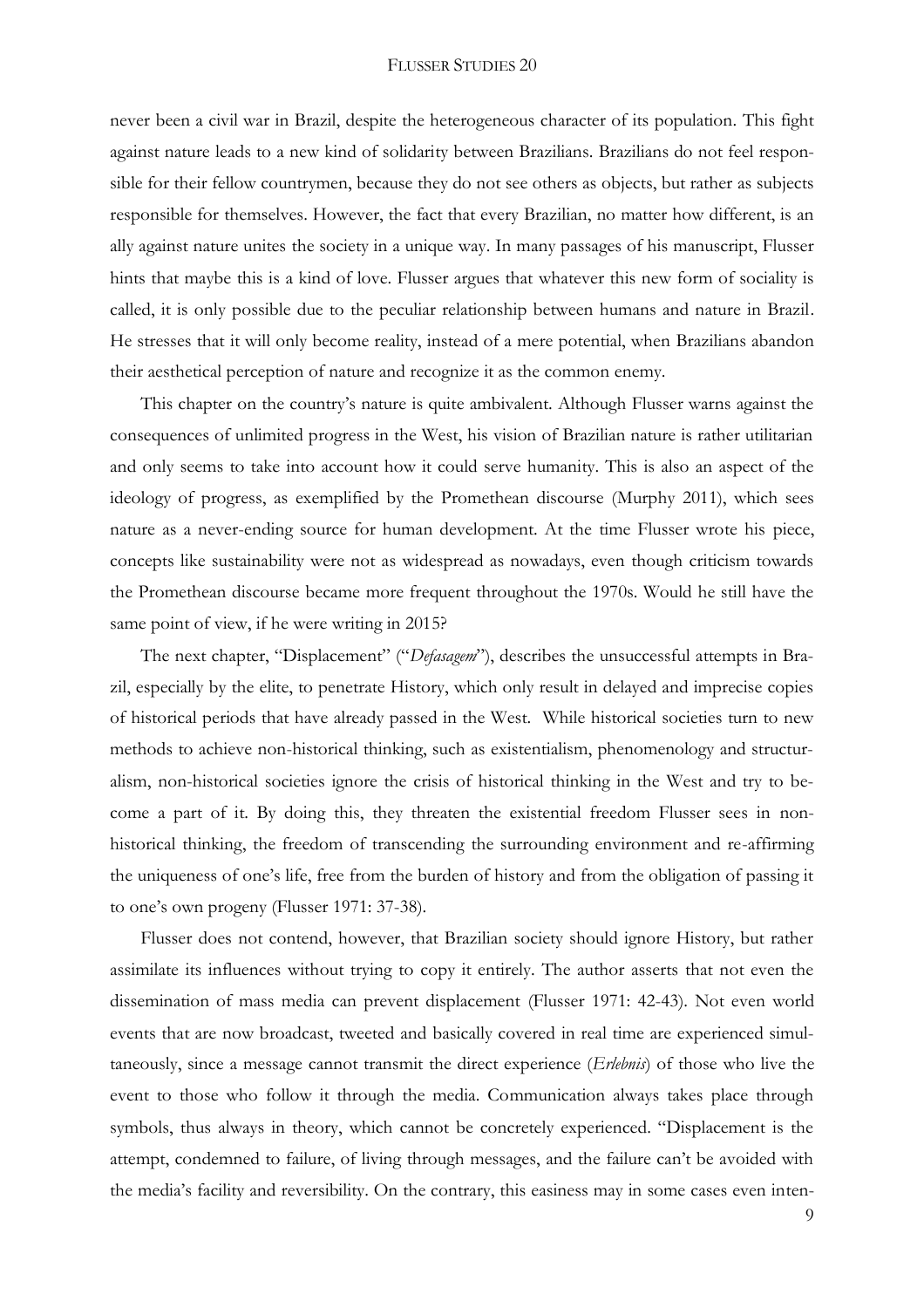sify displacement" (Flusser 1971: 43)<sup>ix</sup>. This intensification of displacement may happen because of the illusion of simultaneity, of experiencing an event through its live coverage, when, in fact, the audience is only experiencing the message simultaneously, but not the event itself.

This is echoed in Flusser's (1991) description, in the *Bochumer Vorlesungen,* of how the mass media are changing the way politics relates to the public sphere: with the broadcasting of political events, the movement between public and private spheres that was necessary to receive and then digest information before returning to the public sphere no longer takes place. Politics became exclusively private with the advent of the modern means of communication, since individuals no longer had to leave their homes and private spheres to feel they are experiencing political life. As in the case of displacement, this is an illusion, since the message of the political events taking place in the public sphere cannot be experienced (*erlebt*) in the private sphere.

According to Flusser, the only way to break free from displacement in Brazil is to accept the non-historical identity and practice it creatively in areas that enable great synthesis, like culture. This begins to answer our research question, but the next chapter, "Alienation" ("*Alienação*"), brings additional elements to this analysis of the relation between the media and the new human. What is commonly known as social alienation manifests itself differently in Brazil and plays an important role in the realization of the project that leads to the new human. While in the West alienation is a feeling of entrapment in History, a result of progress that transforms the individual into a piece of a bigger social machine, alienation in Brazil is a feeling of being stranded from History, of not belonging anywhere, a result of the non-historical character of society, which can be overcome when this characteristic is accepted (Flusser 1971: 48-50).

It is important to emphasize that, in his analysis, Flusser describes mainly the urban population of Brazil, as he sees the rural population as a closed society, with codes that are impenetrable to his foreign perspective. He focuses mainly in two social classes: the middle class and the working class.

The Brazilian working class is different from the American or European ones. While Western workers experience alienation for not knowing the entire production process of which they are a part of, in Brazil this alienation is a result of external capital's influence over the production process, adding a further unknown layer to it. In addition, Brazilian workers do not usually relate to typical proletarian ideologies, like Marxism, since they were not originally disseminated by workers, but imposed top-down by a progressive elite in Brazil. Hence, Brazilian workers may not even see themselves as proletarians, due to artificial increases in income created by the gov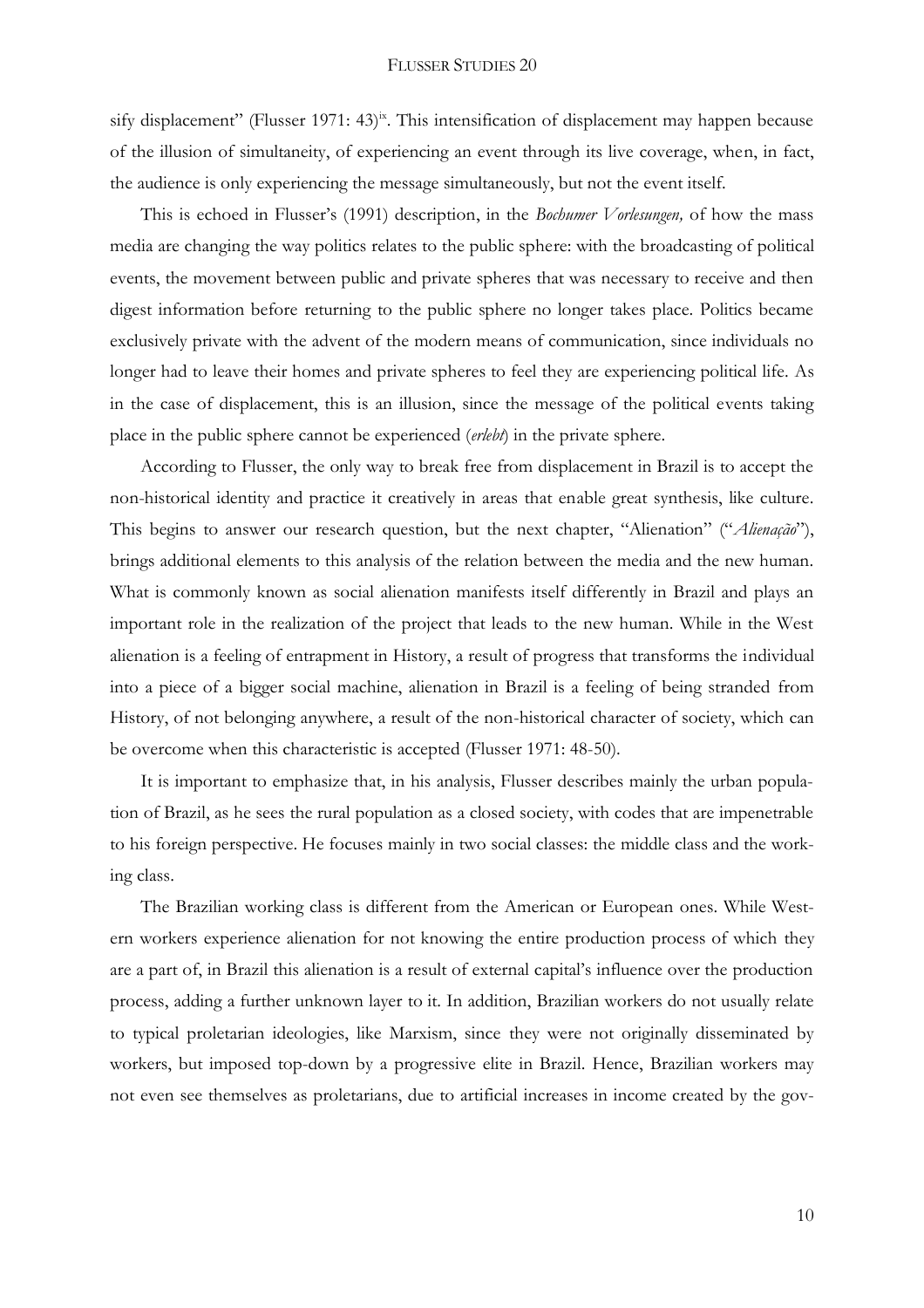ernment (raising the minimum wage, for example) which gives the impression that they are becoming members of the middle class<sup>4</sup>.

Regarding this peculiar social group, Flusser uses two main examples – that may appear rather clichéd – to prove his point about the role of alienation: Carnival and soccer. In both examples, what can initially be seen as an escape from reality becomes reality itself. The clear rules of soccer and the emotional involvement it provokes transform it into a territory where real human connections are established. Likewise Carnival's four days of anarchic fantasy give meaning to the entire year, thanks to the preparations for the parades, the sewing of costumes, the composition of new songs and the remembrance of last year's Carnival. These examples show how the harsh reality is replaced with the reality of the game, through a "qualitative leap" to commitment to this other reality that is the genesis of the *homo ludens*; human beings that live in a cycle in which the game plays the central role, not work, distinguishing them from Arendt's (1958) *animal laborans*, trapped in a cycle of work, consumption and waste. "That qualitative leap to commitment can always be pointed out, because the reality from which the Brazilian alienates himself is not 'the reality', but always a reality. The workers don't live for their work and their economic, social and political situation, but fundamentally always for the game. If 'happiness' means a shelter from reality, then Brazilians seek it in another reality. Indeed, in Europe and in the United States a new consciousness is being formed that happiness is not necessarily connected to the historical process, and that progress doesn't necessarily bring an increase in happiness." (Flusser 1971: 56)<sup>x</sup>

However, as important as this other reality is in the life of Brazilians, it doesn't last forever: soccer matches and Carnival do eventually come to an end, and Brazilians are again confronted with their harsh situation of misery and social inequality, something that characterizes the shock that comes after alienation. In order to become a full-time *homo ludens* and therefore get closer to becoming the new human, the basic needs – food, shelter, healthcare, education – that are currently not being addressed must be permanently satisfied. This is where progress plays an important role: according to Flusser, it must be a means to fulfill the basic needs of those that are currently living in misery, but not the goal, as it is in the West. If Brazil develops only to the point where these needs are fulfilled, then *homo ludens* can become a permanent reality – if, in contrast, progress grows to become a goal in itself, then Brazil becomes a historical society permeated by displacement.

The paradox between misery and progress is the theme of the chapter that follows, "Misery" ("*Miséria*"). Flusser believes that there are three ways of addressing misery: by accepting it and

1

<sup>4</sup> This point makes me wonder what Flusser would think of the new middle class in Brazil (known in Portuguese as Classe C), a group that has been officially recognized as part of the middle class after an increase in income through social programs during Luiz Inácio Lula da Silva's presidency. They are currently regarded as the motor of Brazil's internal economic growth.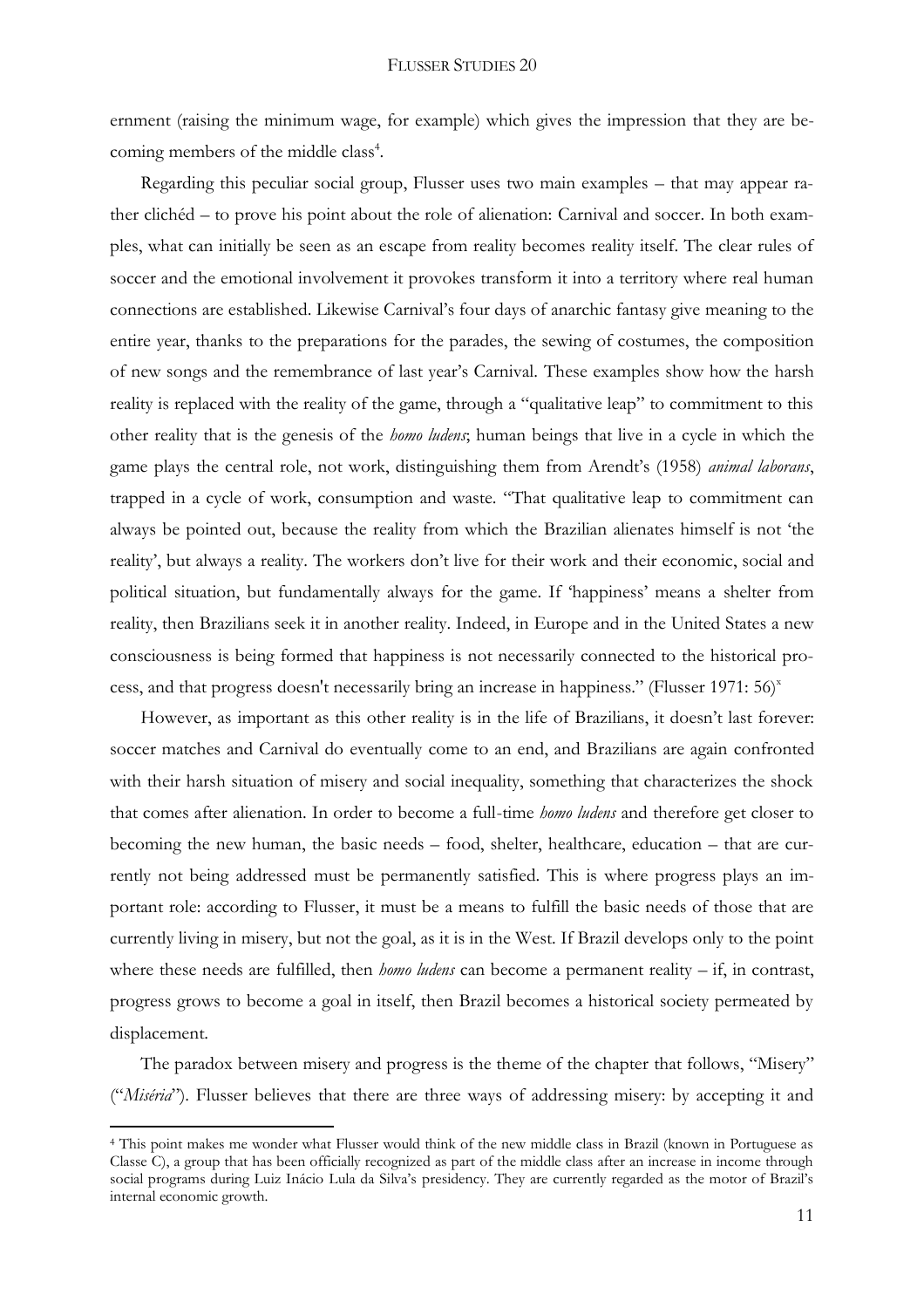adapting to the surrounding ecosystem, as primitive societies do; by using it as a propeller for more progress, like historical societies do, which ultimately leads to existential misery, the misery of excess; and by considering misery something subjective and, instead of attempting to satisfy the basic needs, trying to control them with discipline, as Eastern societies do. Flusser says, however, that no society uses one approach to misery exclusively: the most common approach is to combine all of them (Flusser 1971: 67-70).

In Brazil, Flusser perceives the possibility of a fourth way of dealing with misery. Leaning on existentialism, he sees the famous designation of Brazil as "the country of the future" under a new light. The historical and most common interpretation of this saying is that Brazil is bound to become a great superpower, which Flusser thinks is unrealistic. From an existential perspective, however, this describes a country that realizes its misery and gazes with concern towards the future, something that may lead to change.

Flusser then proceeds to describe the innumerable forms of misery that exist in Brazil. The comfortable assumption is that some of these types of misery are caused by no one and some are caused by everybody, therefore nobody feels individually responsible for the fates of the miserable. However, Flusser argues that misery can be reversed if the country's efforts are focused on that. The responsibility lies on the shoulders of the few non-miserable Brazilians, but responsibility is not exactly the right term: "Since the Brazilian regards his neighbor as a subject, not an object, he sees his neighbor as responsible for his own existence, a responsibility that cannot be transferred to anyone else. As a result, the anguish and concern that takes hold of him when he realizes the misery his neighbor lives don't originate from responsibility, but rather from a much deeper sentiment ('love', if you will). Therefore, as the Brazilian begins to worry about the misery of his neighbor because he 'loves' him in a concrete and non-romantic sense, in this sense Brazil is the country of the future." (Flusser 1971:  $72$ )<sup>xi</sup>

This kind of love, if articulated in concrete measures, may lead to the eradication of misery as the lack of basic conditions to lead a decent life. According to Flusser, there is a consensus in the country that progress through the manipulation of natural resources is a necessary factor to eradicate misery. However, while the ideology of progress is a part of the Brazilian mentality, it is not its only element and, although a part of the Brazilian elite advocates for unlimited progress, most regard this with quiet distrust, as they somehow know that progress alone could create new kinds of misery.

Thus, Flusser summarizes the fouth and new way of dealing with misery as another element that forms the new human: "the Brazilian doesn't intend to progress indefinitely, 'move forward in life' or 'make a career', but rather, after achieving a necessary minimum (which is hard to define), abandon progress, the advances, the career and 'enjoy life'" (Flusser 1971: 43)<sup>xii</sup>. That is also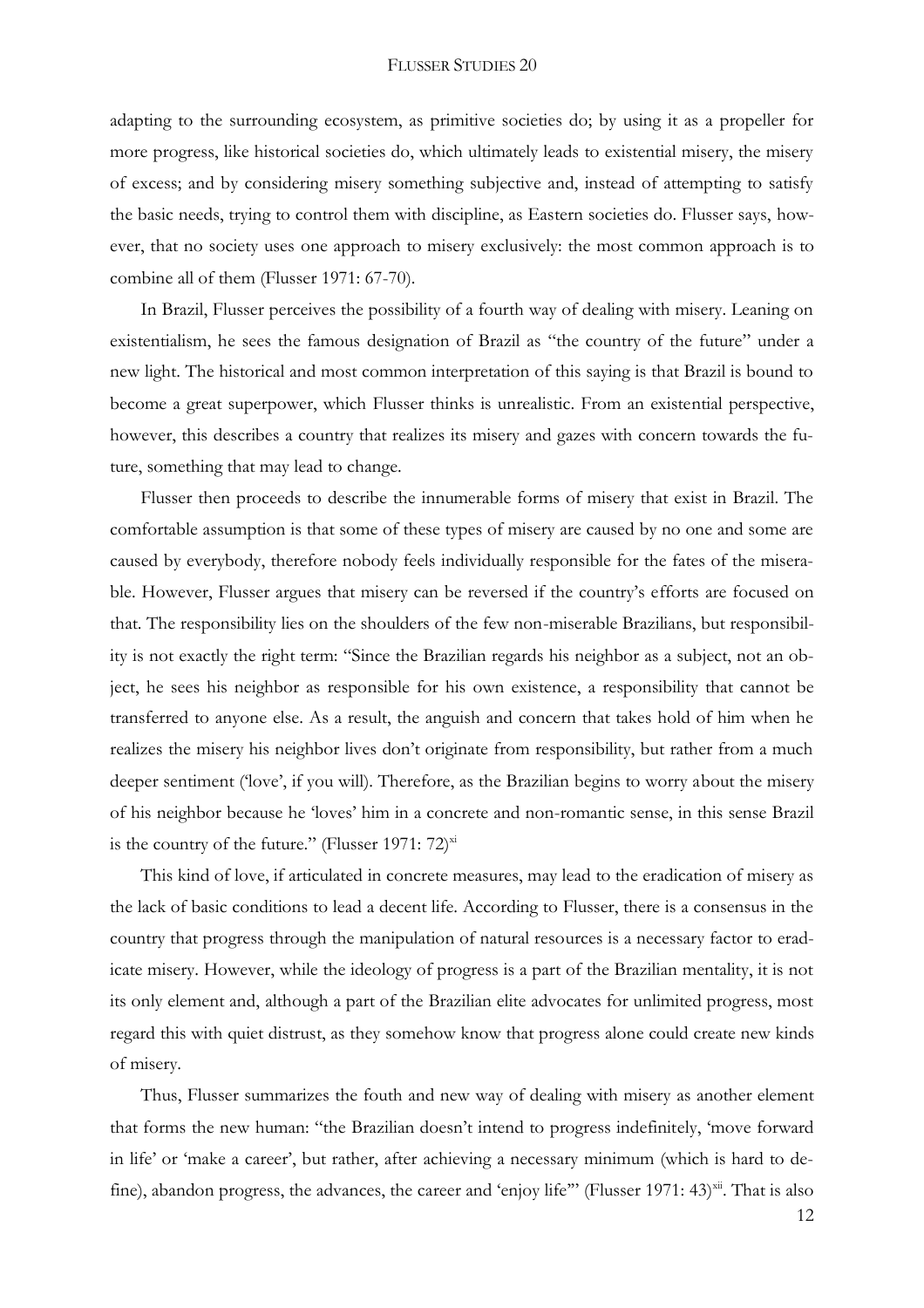what Flusser understands as the Brazilian project. In this context enjoying life means becoming a full-time *homo ludens* and living for the game or for other forms of alienation in Brazil, like religion or culture, the latter being a typical kind of alienation for the elite that also allows the qualitative leap to real commitment.

It is only logical, then, that the chapter that comes next in his manuscript is called "Culture" ("*Cultura*"). Flusser asserts the difficulty of assigning both time and space to culture. He distinguishes two types of culture: the historical (where hierarchies based on time make sense) and the non-historical (where space is the decisive factor). In the Brazilian context, he defends the importance of communication theory to understand much of what happens in the country, but says that its binary division between elite culture and mass culture is not enough to comprehend Brazilian culture as a whole. Instead, Flusser proposes three distinct categories or levels: a basic, nonhistoric level; an intermediary, pseudo-historical level (which includes communication theory's elite and mass cultures alike); and a superior, non-historical level, the culture of the new human. At the basic level, Flusser sees a predominant influence of the African elements present in Brazilian society. This influence reveals itself not only in the more obvious, known cultural manifestations, such as samba, but more importantly in everyday life, in the rhythmic and musical nature of people's routines (the way people walk and talk, a peculiar rhythm permeating everything). Religious syncretism is another very visible facet of this influence. Because of this aspect of anonymity and everyday life, it is useless to try to trace a chronology of the basic, non-historical level of Brazilian culture.

The intermediary level is admittedly Flusser's "natural habitat", as it is the natural habitat of basically every intellectual in Brazil. He confesses that this makes it harder for him to accurately describe this level. However, his assertion is that it is displaced (and for this reason only pseudohistorical), in the sense that it is constantly seeking to reproduce Western trends without ever catching up with them, trying to articulate a zeitgeist that does not correspond to the country's own zeitgeist; at the same time, it is essential to achieve the next, superior level.

The superior, non-historical level is characterized by the successful commitment to genuine cultural manifestations in fields like poetry, music, visual arts and architecture. This commitment can only take place from the intermediary level, when the elite seeks alienation in it and makes the qualitative leap. In poetry, Modernism played a fundamental role, by embracing the various influences Brazilian Portuguese has experienced from its indigenous and African roots, as well as from the mother tongues of waves of immigrants, in an original synthesis.

This brings us to the last aspect analyzed by Flusser in his manuscript, the language, in the chapter "*Língua*". Flusser retraces the changes that happened in Brazilian Portuguese to the first waves of European immigrants, between the end of the  $19<sup>th</sup>$  century and the beginning of the  $20<sup>th</sup>$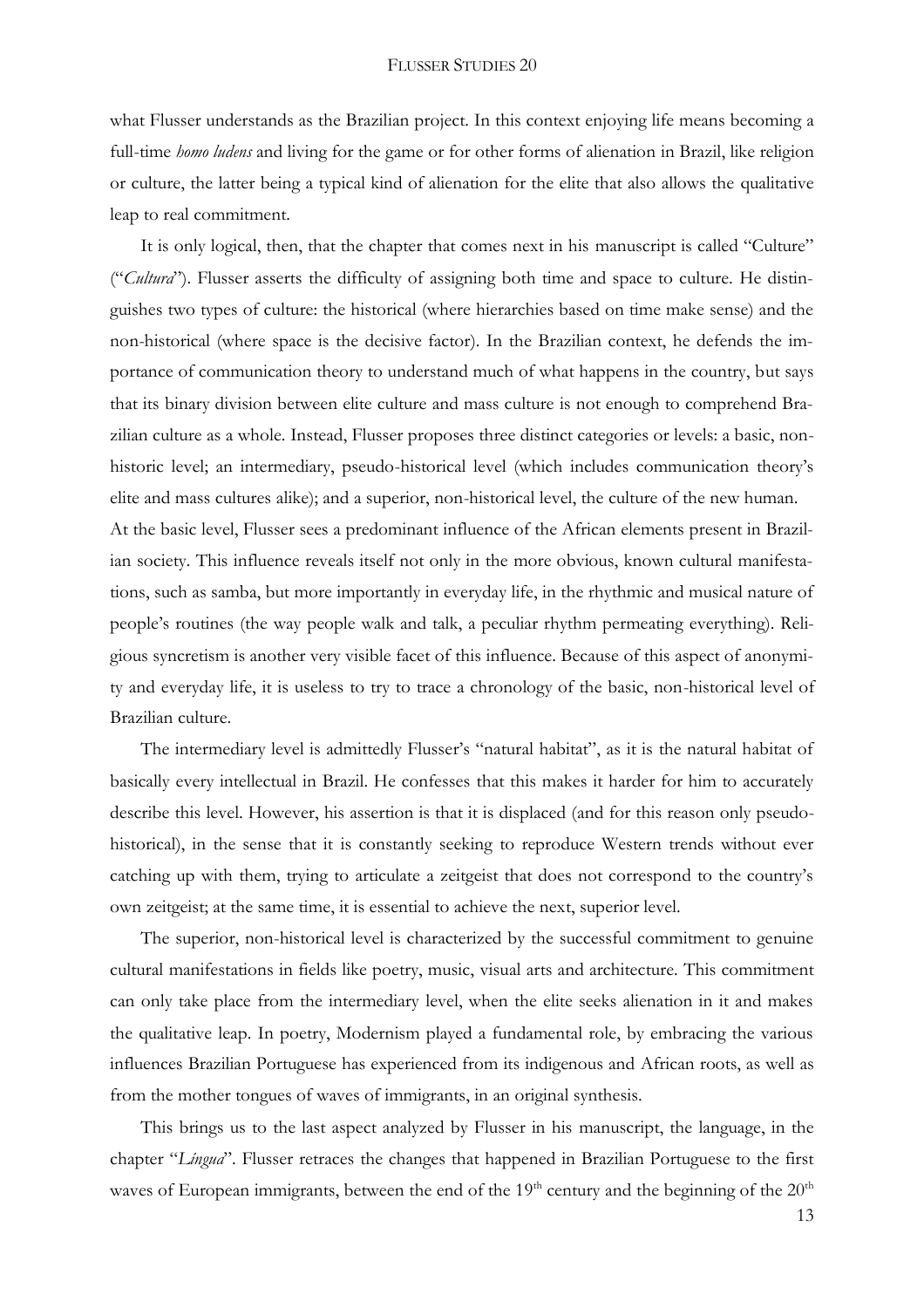century. Mostly composed of speakers of other Latin languages, like Italians or Spaniards, this first wave of immigrants did not feel the need to learn Portuguese immediately, getting by with a mixture of their mother tongues and some local vocabulary, something Flusser describes as a sort of "proletarian Esperanto". However, their children were not satisfied with this mixture of languages and neither were the immigrants from other origins that began to arrive in the country, whose mother tongues, Japanese, Polish and Arabic for example, had no Latin root.

The elite picked up on the linguistic chaos and started molding the language, based on three variants: the slightly archaic Portuguese spoken in rural parts of the country, the "proletarian Esperanto" and the Portuguese spoken by the elite itself. They then gave back this new Portuguese to the workers, who not only embraced it, but also made new changes, in a continuous transformation that goes on to this day. In addition, the influence of non-linear languages such as Bantu and Tupi, with African and indigenous roots, respectively, were intuitively integrated into Brazilian Portuguese, mostly due to the routine aspect of the basic cultural level addressed earlier (Flusser 1971: 97-99).

These linguistic changes also imply, for Flusser, changes in mentality and in the way people experience the world around them. The new human, then, thinks not only in a linear way, but also with elements from languages that work with other kinds of logic (Bantu and Tupi, as well as many other African and indigenous languages dispersed throughout the country). He also synthesizes the elements of languages – and, therefore, mentalities – from various parts of the world, due to the input from immigrants and their mother tongues. Therefore, Flusser concludes: "(…) in Brazil, a process is taking place at various levels, which tends to transform an archaic and primitive substrate into a complex and sophisticated structure through the method of conscious elaboration and massive absorption of historical elements from the West. The process takes place more significantly on the linguistic level, which proves that it is authentic, as it's mostly not deliberate. If and when the process reaches its goal, a new human without parallel will arise." (Flusser  $1971: 101$ <sup>xiii</sup>

Despite his optimistic tone throughout this piece, Flusser makes it clear that Brazil and the new human are not the only hope for humanity in crisis, but one of the few. He adds that, for now, the new human is only a possibility. There is a long way before it becomes a reality. In the next section, I will analyze his perspective on the role of the media in this process.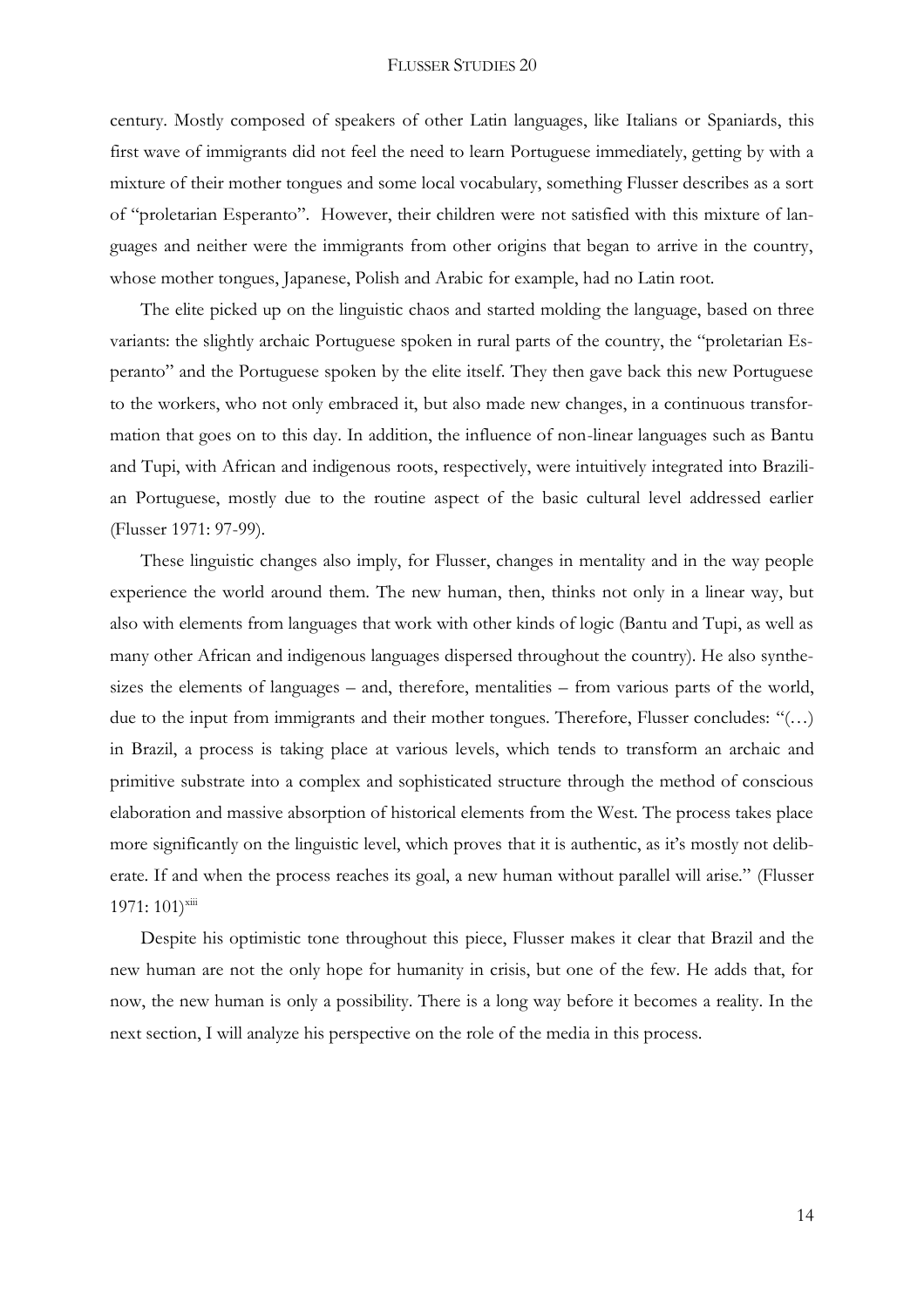### **Two kinds of literacy**

<u>.</u>

Throughout his manuscript, Flusser gives some clues as to what role the media plays in the creation of the new human. When he describes the qualitative leap Brazilians make from alienation to commitment, he mentions that the mass media are one of the spheres where this can happen, much like soccer and Carnival. However, he does not go into detail about this in his text. Nevertheless, the mass media, especially at the time Flusser wrote this piece, acted much like soccer: helping create human bonds, since everybody was watching, reading and listening to the same media. That was possible with the establishment of the network system for TV and for radio, in part. Through a web of affiliate channels spread all over the country, Brazilians tuned in to the same shows, generally produced in Rio de Janeiro, at the same time everyday. Part of the military's plan to forge national unity through a common national identity, the network system was extremely successful. In fact, it is successful to this day. One notices this easily by observing everyday life, where conversations usually revolve around the current soap opera, for example.

While the network system helped create a national culture, it also had downsides: the diverse regional cultures were weakened and much of the media consumed focused on Rio de Janeiro or other cities of the Brazilian Southeast, a reality that does not correspond to the country's reality in its entirety (Moreira & Rodrigues Helal 2009). This is maybe what Flusser meant, in the chapter "Misery", when he stated that an unlimited progress of the mass media is also harmful, like any unlimited kind of progress. He argues that, while the dissemination of the mass media, particularly of the press, helps fight a kind of basic misery, the misery brought by lack of information, too much media might provoke existential misery (Flusser 1971: 72-74). However, it is impossible to determine when progress becomes too much and even more impossible to stop this particular kind of progress without hurting the freedom of the press. In this aspect, a second kind of literacy is necessary. While nowadays most Brazilians are literate at least on a basic and functional level, media literacy presents itself as the logical step for a non-historical society like Brazil, which fast-forwarded through the consequences brought by printed books in Europe and ended up directly experiencing the results of technical images.

There are a multitude of definitions of the concept of media literacy. Some place emphasis on skills acquired by individuals while others focus on knowledge and critical stances towards media content<sup>5</sup>. I will adopt Livingstone's (2003) broader definition, which takes both skills and knowledge into account: "(…) media literacy is the ability to access, analyse, evaluate and create messages across a variety of contexts" (Livingstone 2003: 1). Her approach is particularly inter-

<sup>5</sup> Van Dijk and Deursen (2010) offer a good summary of the main authors that work with each of these definitions.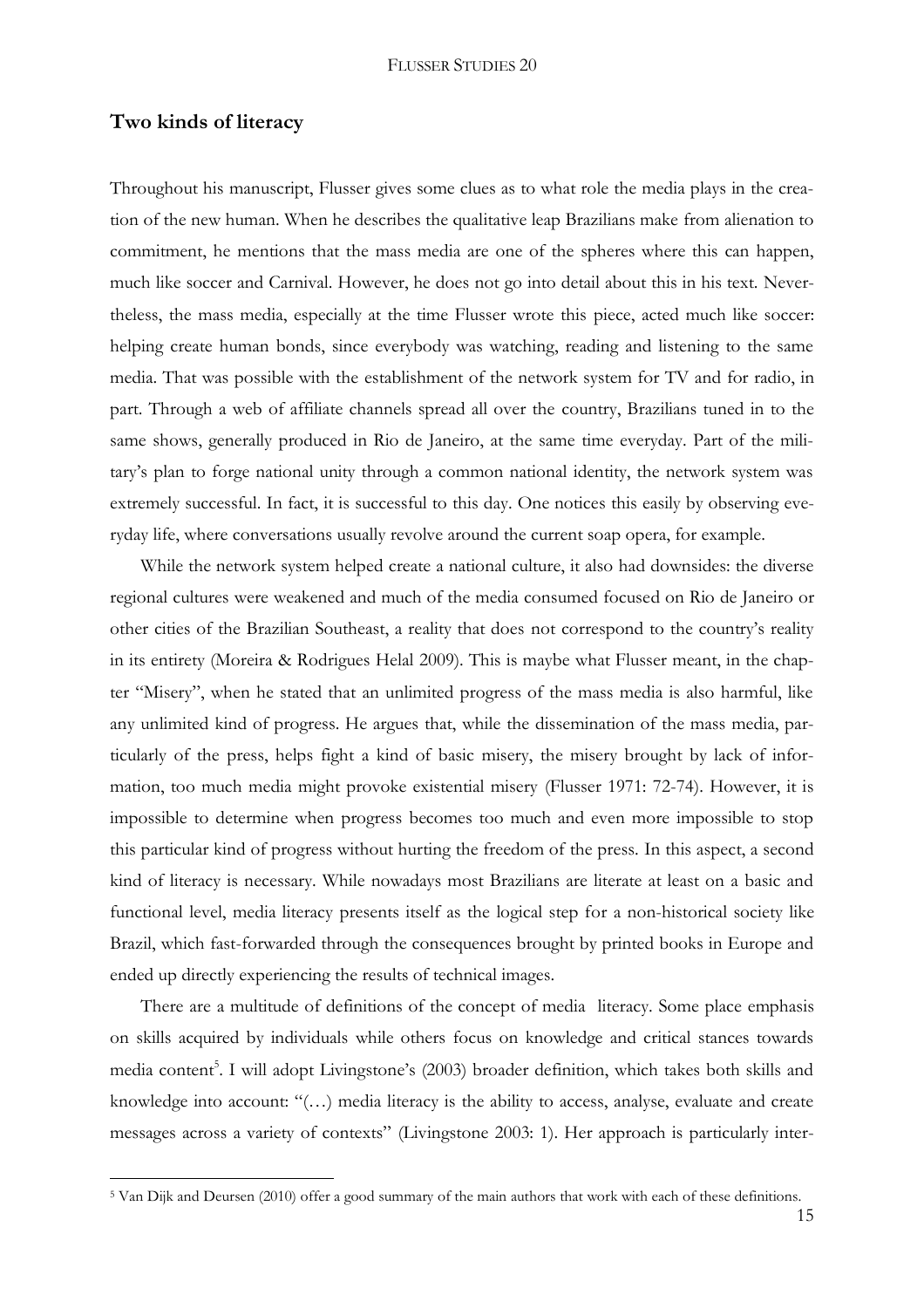esting because it elaborates on the various interacting factors at play in media literacy: access to technology (and how it continuously requires updates in the users' conditions of access as technology itself evolves, also bringing phenomena like the digital divide to the fore); analysis (the individual's cultural repertoire that enables her to understand media texts); evaluation (critical thinking, the capacity to question media texts, instead of accepting them as absolute representations of reality) and content production.

The critical use of mass media provided by media literacy is now necessary to avoid alienation in the traditional sense, without the qualitative leap to commitment. Otherwise, the media's messages will simply be accepted as reality, not as a mere representation that is impossible to experience first-hand. Both Lünenborg (2005) and Berning (2011) assert that media literacy on the part of the audience is essential for understanding media texts as a form of storytelling of the world, instead of the one and only possible representation of it. Media literacy would provide the tools necessary to understand under what circumstances these technical images are produced, raising awareness of the various problems that characterize the Brazilian media landscape, such as monopolies, illegal ownership, political clientelism, communication rights and journalistic routines in Brazilian newsrooms, issues that are already the object of various studies (Amaral & Guimarães 1994; Hallin & Papathanassopoulos 2002; Herscovitz 2004; Mastrini & Becerra 2007; Moreira & Rodrigues Helal 2009; Mattelart 2009). This would help fight the somehow deceiving assumption of technical images as reality itself.

As Internet access becomes more common in the country, the qualitative leap to commitment also takes place as new media practices arise. In an article on digital inclusion, the free culture movement and sociality in Brazil, Horst (2011) describes how real life sociality and networked sociality are intertwined in places like LAN houses, the Brazilian equivalent to Internet cafés, and how cross-cultural networks are established through social media. This leads us back to the research question posed earlier: According to Flusser, what is the role of the media in the creation of the new human being?

Based on the analysis of his essay and on a closer look at passages that refer to the media in Brazil, it is possible to say that Flusser attributes to the media the same capacity he does to phenomena like Carnival or soccer in Brazil: an outlet for the *homo ludens*, through which he can make the qualitative leap from alienation to commitment, namely by turning an escape from reality into a new reality, with meaningful human bonds and experiences. However, media literacy is necessary to avoid that an ever-increasing body of information and entertainment leads to the passive acceptance of technical images as reality.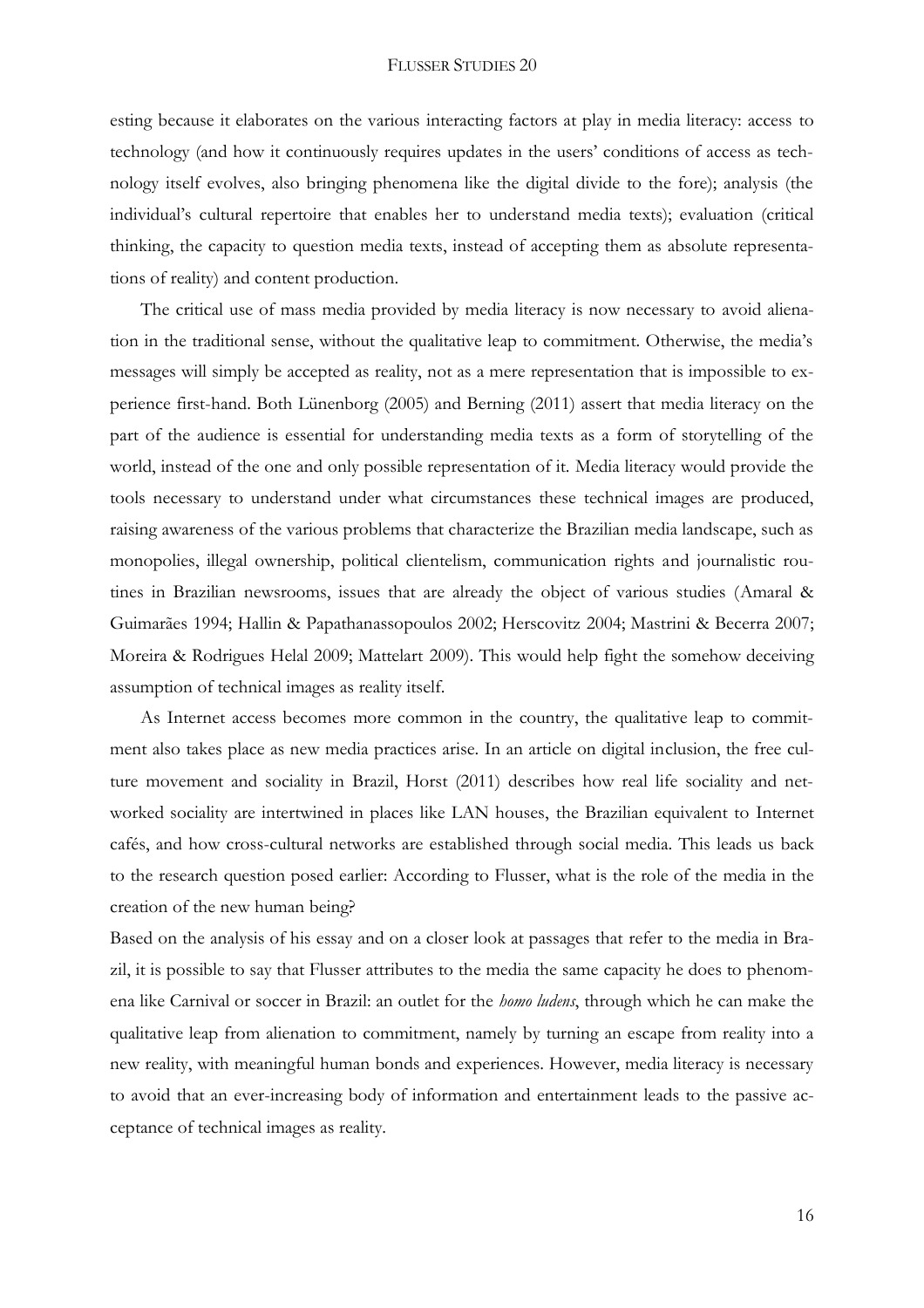## **Discussion**

Even though Flusser's perspectives sometimes show traces of his time, like the utilitarian views on nature, most of his observations still ring true over 40 years later. Basic misery is still part of the everyday lives of millions of Brazilians, something that makes progress remain necessary. However, the discourse that defends development at all costs, constant human rights violations and social inequality remind us of the threat of opting for unlimited progress, which would lead to the end of the possibility of the new human envisioned by Flusser.

While media play an essential role in enabling a qualitative leap from alienation to commitment, the Brazilian landscape is marked by concentration of ownership, conglomerates and political interests, making media literacy a necessity in a society that must learn to see through the technical images it grew accustomed to consuming even before it could familiarize itself with printed books and literacy in its traditional sense. The media are particularly important in a country as large and diverse as Brazil, making people aware of what is happening in different regions and connecting them through common offers. However, given all its problems, Brazilians must keep a critical perspective on what they consume, at the risk of losing the new human among a flood of information. With this analysis, I hope to contribute to studies of Flusser's writings during his period in Brazil, providing a contextualized interpretation of an essay that remains current and useful to reflect on the country's past, present and future.

# **References**

Amaral, R. & Guimarães, C. (1994). Media monopoly in Brazil. Journal of Communication, 44(4), 26-38. Araujo, Y. R. G. (2008). The City as a Medium in McLuhan and Flusser. Flusser Studies, 6, 1-12. Arendt, H. (1958). Vita activa oder vom tätigen Leben. München: Piper. Berning, N. (2011). Narrative Journalism in the Age of the Internet: New Ways to Create Au- thenticity in Online Literary Reportages. extpraxis. Digitales Journal für Philologie, 3(2), 1-15. Brasil. IBGE. (2008). Características Étnico-Raciais da População - um estudo das categorias de classifycação de cor ou raça 2008 Retrieved 19 March 2013, from [http://www.ibge.gov.br/home/estatistica/populacao/caracteristicas\\_raciais/default\\_raci ais.shtm](http://www.ibge.gov.br/home/estatistica/populacao/caracteristicas_raciais/default_raci%20ais.shtm) Flusser, V. (1971). Fenomenologia do brasileiro: em busca de um novo homem. Unpublished manuscript. Flusser, V. (1996). Drei Charakteristische Situationen. Kommunikologie (pp. 51-63). Mannheim: Bollmann.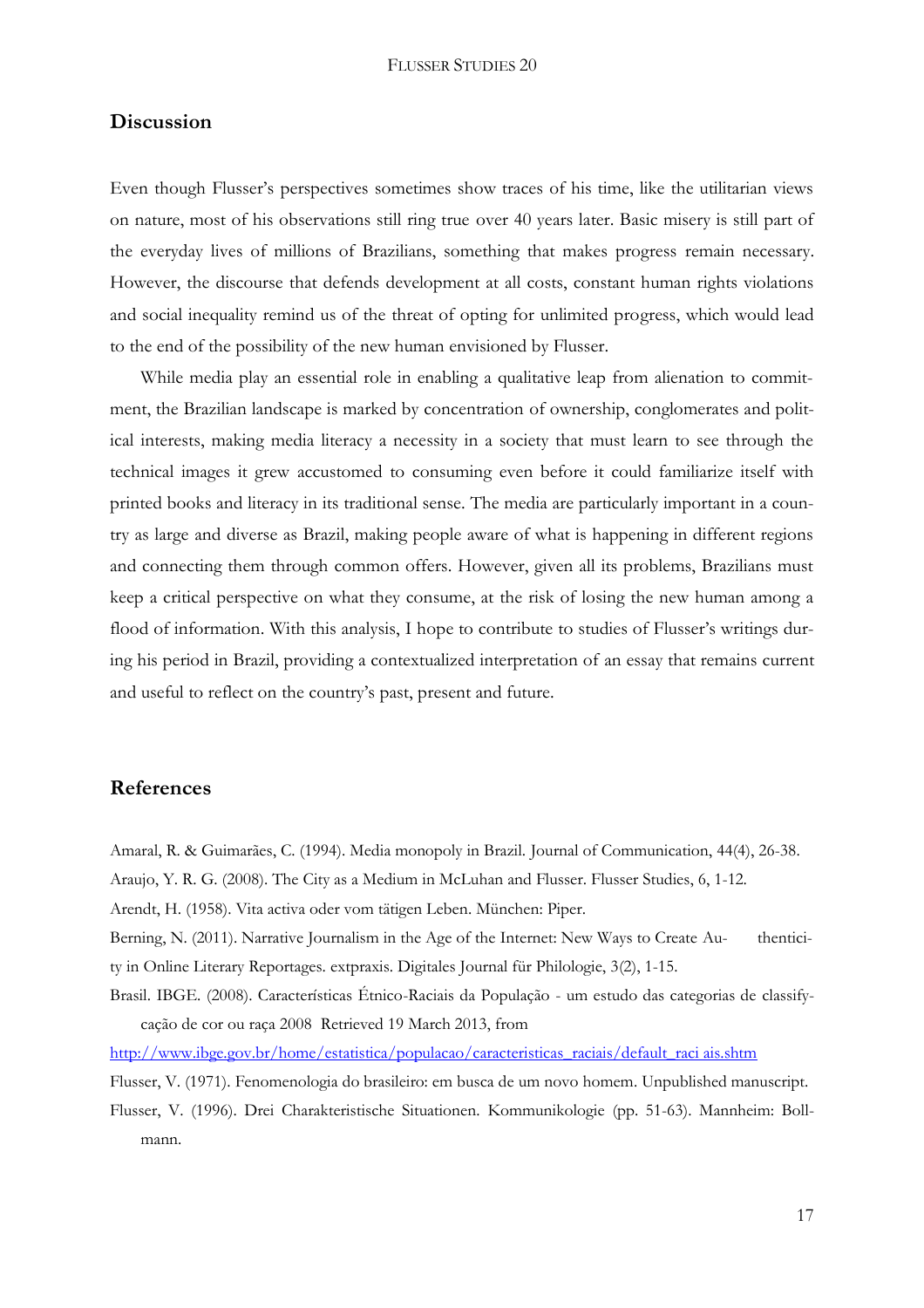- Flusser, V. (1991). Vom Ende der Politik. In Kommunikologie weiter denken. Die Bochumer Vorlesungen. Frankfurt am Main: Fisher Taschenbuch Verlag.
- Giannetti, C. (2012). Vilém Flusser: Brasil y la búsqueda del sujeto-proyecto. Flusser Studies, 13.
- Goodwin, M. D. (2008). The Brazilian Exile of Vilém Flusser and Stefan Zweig. Flusser Studies, 7.
- Guldin, R. (2007). Devorando o Outro: Canibalismo, Tradução e a Construção da Identidade Cultural. Revista Ghrebh-, 2(10), 29-50.
- Guldin, R. (2008). From Syncretism to Synthesis: Hubert Fichte's and Vilém Flusser's View of the Brazilian Cultural Endeavor. Paper presented at the BRASA IX, New Orleans (Tulane University).
- Hallin, D. C., & Papathanassopoulos, S. (2002). Political clientelism and the media: southern Europe and Latin America in comparative perspective. Media Culture Society, 24, 175-195.
- Herscovitz, H. G. (2004). Brazilian Journalists' Perceptions of Media Roles, Ethics and Foreign Influences on Brazilian Journalism. Journalism Studies, 5(1), 71-86.
- Horst, H. A. (2011). Free, Social, and Inclusive: Appropriation and Resistance of New Media Technologies in Brazil. International Journal of Communication, 5, 437–462.
- Kathöfer, G. (2008). The Phantasm of the German Migrant or The Invention of Brazil. Flusser Studies, 7.
- Mastrini, G., & Becerra, M. (2007). Presente y tendencias de la concentracion de medios en America Latina. (Spanish). Zer: Revista de Estudios de Comunicacion, 12(22), 15-40.
- Mattelart, A. (2009). A construção social do direito à Comunicação como parte integrante dos direitos humanos. Intercom: Revista Brasileira de Ciências da Comunicação, 32(1).
- Moreira, S. V., & Rodrigues Helal, C. L. (2009). Notes on media, journalism education and news organizations in Brazil. Journalism, 10(1), 91-107.
- Lévi-Strauss, C. (1968). The Savage Mind. Chicago: University of Chicago Press.
- Livingstone, S. (2003). The Changing Nature and Uses of Media Literacy. MEDIA@LSE Electronic Working Papers, 4, 1-31.
- Lünenborg, M. (2005). Journalismus als kultureller Prozess. zur Bedeutung von Journalismus in der Mediengesellschaft. Ein Entwurf. Wiesbaden: VS Verlag für Sozialwissenschaften.
- Michael, Joachim (2006). A perturbante estranheza do Novo: o Brasil de Vilém Flusser. Flusser Studies, 3.
- Murphy, P. D. (2011). Putting the Earth into Global Media Studies. Communication Theory, 21(3), 217- 238.
- Ramos, A. P., & Souza, H. V. L. d. (2010). A natureza e o brasileiro: reflexões sobre Vilém Flusser e Sérgio Buarque de Holanda. Intellèctus, 10(1-2).